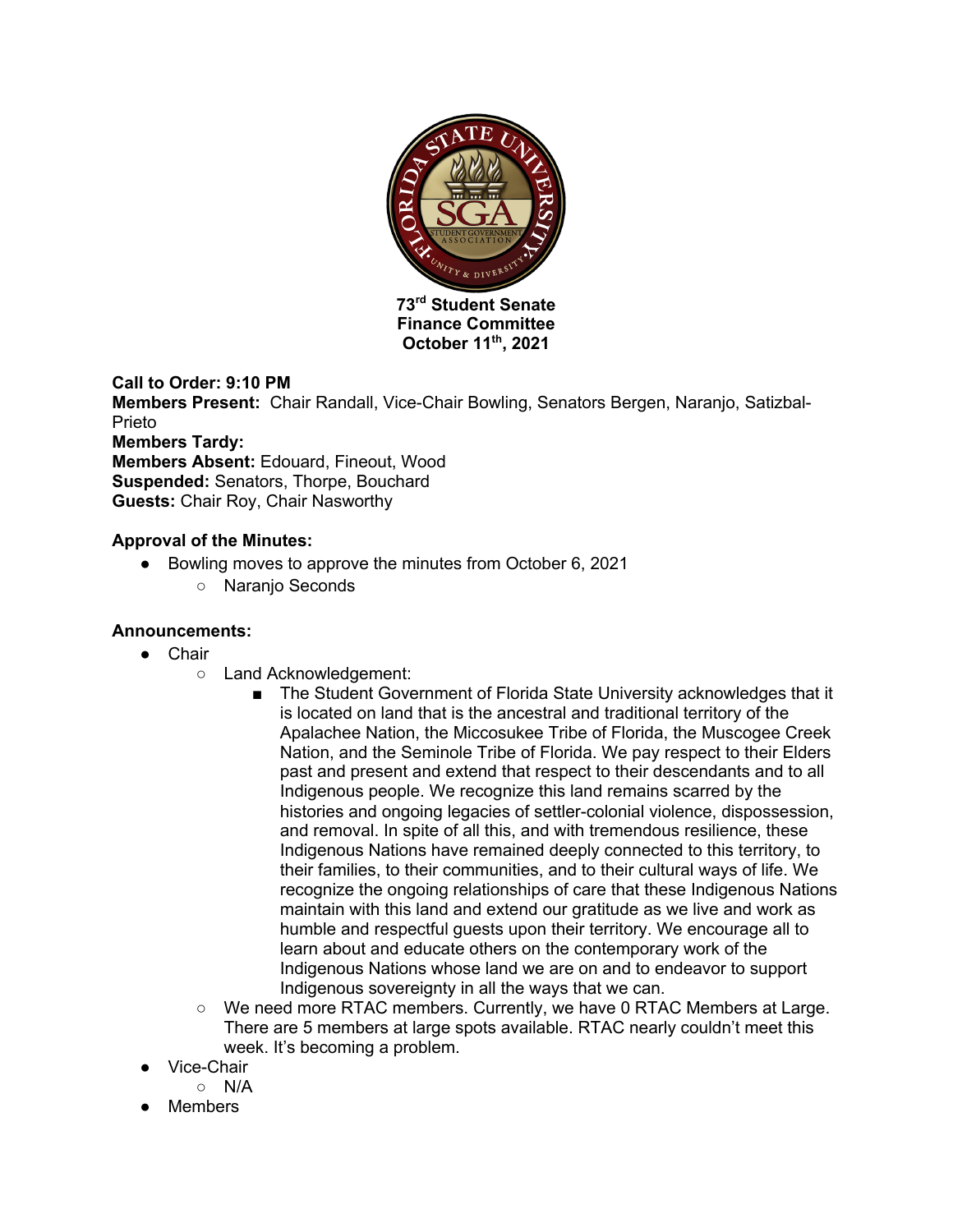- N/A
- Guests
	- $\circ$  Nasworthy: Quorum is becoming an issue with RTAC. RTAC needs people.

#### **Committee Business:**

- **Candidate for PAC Member-at-Large**: Steven LaBarbera
	- No show. Tabled.
- **Consent Resolution 26** Sponsored by Chair Nasworthy (P) Allocating funds to the Ophthalmology Interest Group
- **Consent Resolution 27** Sponsored by Chair Roy (P) Allocating funds to the Cuban American Student Association, Pre-Dental Society, and Themed Entertainment Association

## **New Business:**

- Confirmations
	- **Candidate for PAC Member at-Large**: Steven LaBarbera
		- Application Link:
			- https://urldefense.com/v3/\_\_https://proxy.qualtrics.com/proxy/?url=https\*3 A\*2F\*2Ffsu.qualtrics.com\*2FCP\*2FReport.php\*3FSID\*3DSV\_e4NcdhYF zmaZtC5\*26R\*3DR\_cC5v9AqJsLyfyHT&token=e0Nw4vCk\*2BWN2bC96z hL9cra92cgeYA0YtyGv0NUFfhM\*3D ;JSUIJSUIJSUIJSU!!Epnw\_ITfSM W4!8LPpogjfx7B5CsGgBu4eLLptEKFkI9Ko0PFp\_SosTEr01NqPd2NQki1 68gvlPWTZcYA\$
		- TABLED
- Bills
	- N/A
- Resolutions
	- **Consent Resolution 26** Sponsored by Chair Nasworthy (P)
		- Opening Statement:
			- Nasworthy: Ophthalmology interest group within the college of medicine. They are a very new and revived RSO requesting funds for the American Association of Ophthalmologists conference in New Orleans. They are requesting funds to take 2 members with lodging and travel expenses. An issue we had is that there are only executive board members going. This was advertised to all students however.
			- Nasworthy yields with 2:56 remaining.
		- Technical Non-Debatable Questions:
			- $\bullet$  N/A
		- Round-Table Discussion:
			- Naranjo moves to enter round-table discussion; Bowling seconds
			- Prieto- How many miles do they have to drive and how many hours will they be driving
				- Nasworthy: It will all be one day, 5 hour trip to Louisiana (769 miles round trip) (385 per day trip)
			- Bowling: was this properly advertised?
				- Nasworthy: yes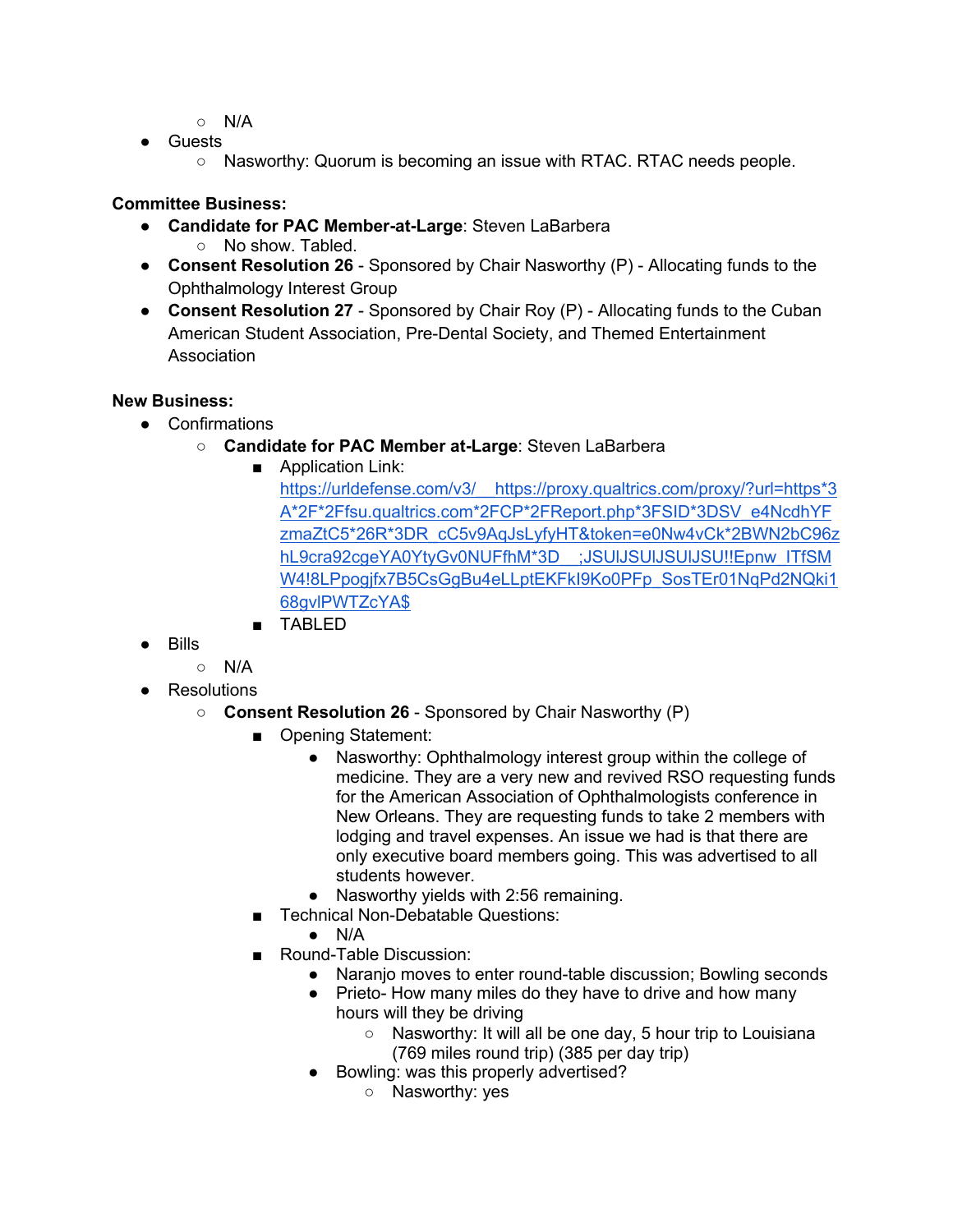- Naranjo: Were the flyers posted only at the college of medicine ○ Nasworthy: yes
- Naranjo: How was it advertised to the entire student body? ○ Only on flyers
- Bowling: I think since it was posted in a public place, it's fine
- Naranjo: I disagree because most students are confined to the area near their academic building
- Bowling: i see what you're saying but anyone can walk into the college of medicine
- Prieto: How long are they staying
	- They are arriving at the 12th and checking out on the 15th
- Randall: What is the cost of the hotel room per night and how many people will be staying in each hotel room
	- There will be 2 attendees per one room at 169 dollars per night
- Bowling calls the question, Naranjo seconds
- Closing Statement:
	- Nasworthy: Thank you for your line of questioning and time
- Vote: [delete after voting: Yes: [Bowling, Bergen, Naranjo, Satizbal-Prieto]
- 1 Names
	- No:N/A
	- Abstain:N/A
- **RESULT: CONSENT RESOLUTION 27 Passes**
- **Consent Resolution 27** Sponsored by Chair Roy (P)
	- Opening Statement:
		- Roy: Today PAC met and heard information from the Cuban American student association (250) They made a request last week because their president was not fully certified. Themed entertainment association has an in person event with pizza (210). Pre dental society requesting t shirts (1414)
		- Roy yields with 3:26 remaining.
	- Technical Non-Debatable Questions:
		- Naranjo: How much does each shirt cost for all orgs?
			- Roy: 7.12 for Cuban American Student association Pre dental society 6.89
		- Randall: How many shirts for each org
			- CASA 250, Predental 200
	- Round-Table Discussion:
		- Bowling moves to enter round-table discussion; Naranjo seconds
		- Bowling moves to amend the mistake in the pre dental society line item, adding the funds to clothing rather than food
			- Naranjo Seconds
			- Roy finds friendly
			- Amendment passes
		- Bowling moves to strike "Strozier room 107k"
			- Naranjo seconds
			- Roy finds friendly
			- Amendment passes
		- Naranjo: What is the range of sizes being ordered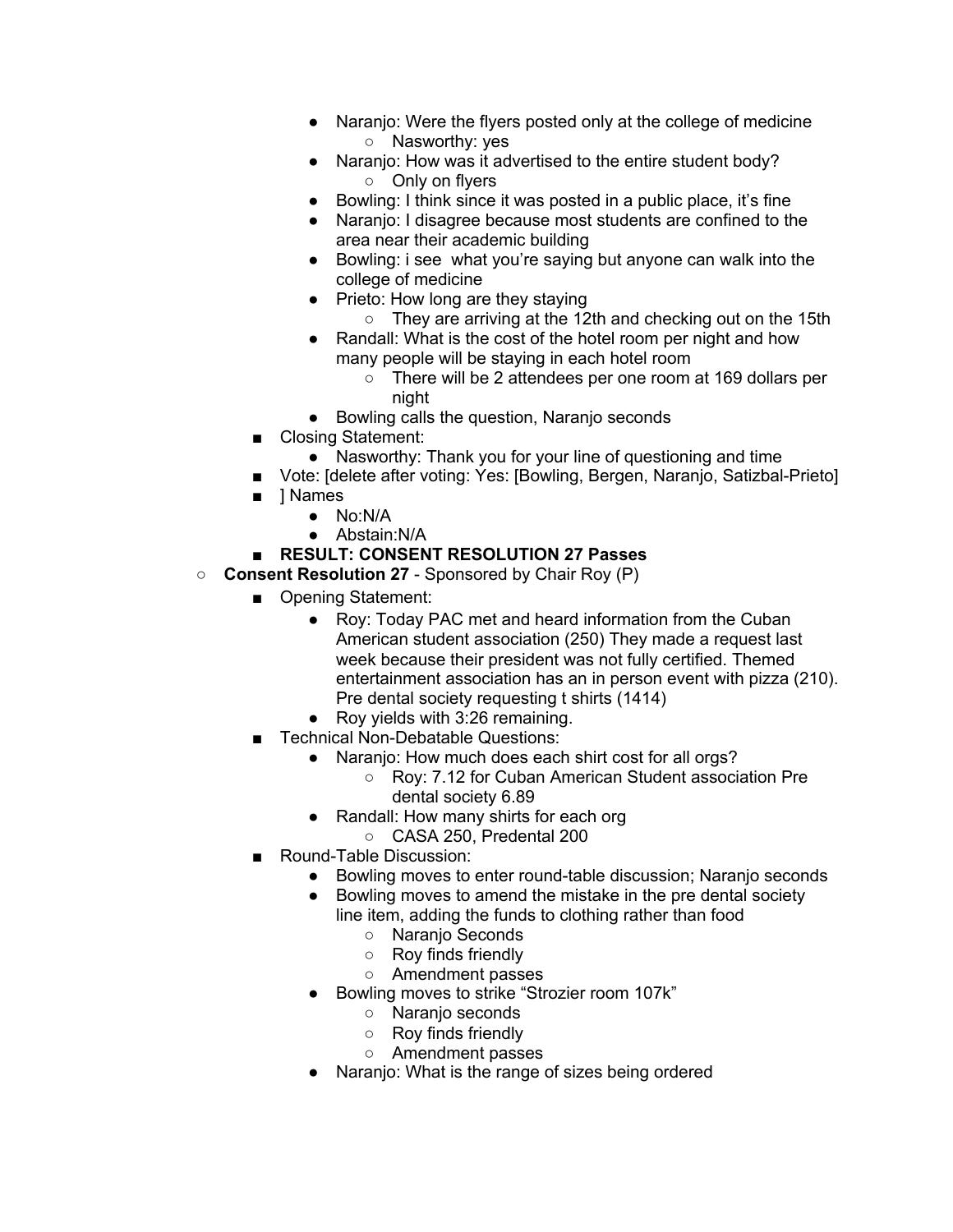- Roy: it adheres to the recommendations for 2xl shirts provided in the manual
- Bowling calls the question, Naranjo seconds
- Closing Statement:
	- Roy: Thank you for your time and consideration have a great night.
- Vote: [delete after voting:]
	- Yes: [ Bowling, Bergen, Naranjo, Satizbal-Prieto] Names
	- No: N/A
	- Abstain: N/A
- **RESULT: CONSENT RESOLUTION 27 Passes**

#### **Legislative Roundtable**

- Chapter 800 Purpose, Scope, & Definitions: Jordan Naranjo
	- No changes
- Chapter 801 Eligibility Requirements for SGA Funding & Spending: Josh Powell
	- See 9/29 minutes.
- Chapter 803 SGA Budgetary Categories & Categorical Restrictions: Ryan Thorpe ○ Waiting on suspension hearing
- Chapter 805 Penalties for Misspent Funds & Violations of the Finance Code: Adam Bowling
	- See 9/22 minutes.
- Chapter 806 Funding Boards: Satizbal-Prieto
	- See 10/6 Minutes
- Chapter 807 Recognized Student Organizations Fund Distribution Committees: Franceska Edouard
	- No changes
- 808.3 Sport Club Distribution Council: Jason Randall and Jimmy Wood.
	- Randall will get with Wood next week
- **Chapter 808 Operation Procedures** 
	- See 10/6 minutes
- **Chapter 802 General Guidelines & Restrictions on Expenditures: Randall**
- $\circ$ ● Chapter 804 Self-Generated Funds: Bergen
- Chapter 808 Forms pertaining to Funding Boards shall be jointly determined by the Senate President and SGA Director of Student Affair: Satzibal-Prieto  $\circ$
- Chapter 809 Policy on Reserve Accounts: Randall
- $\circ$ ● Chapter 810 Headliner Account Restrictions: Wood  $\circ$
- Chapter 811 The Service Funding Act of 2009: Bowling  $\circ$
- Chapter 812 iClicker Equipment: Edouard  $\circ$

#### **Final Announcements:**

 $\circ$ 

● Chair